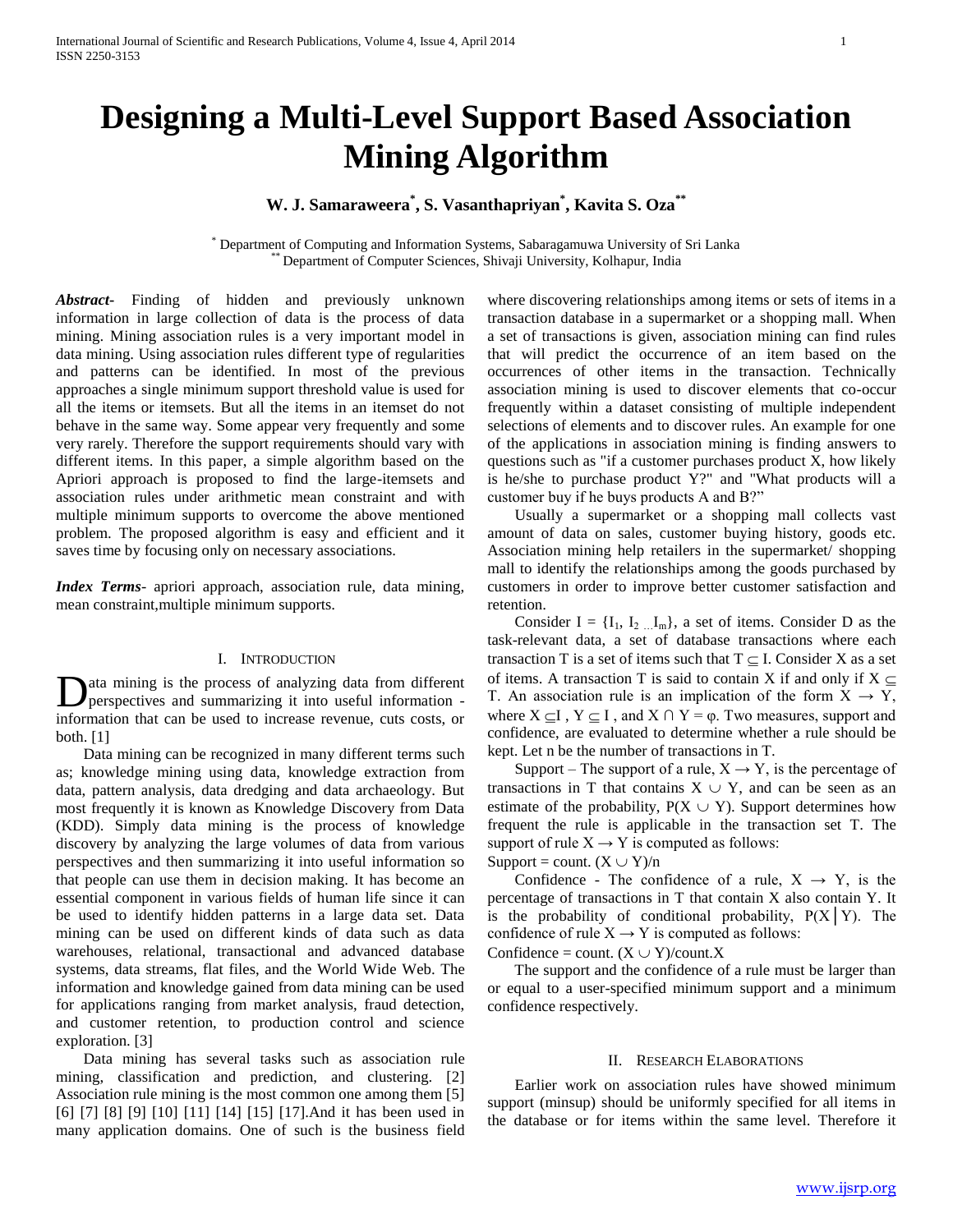assumes that all items in the data set are of the same nature and have similar frequencies in the data.

 But actually in real data different items may have different criteria to judge its importance. Since rare entities have useful knowledge patterns [13], it is not reasonable to have a single minimum support threshold value for all the items.

 The support requirements should vary according to the item. For example, the minimum supports for cheaper items may be set higher than those for more expensive items. But if the minsup is set too high, rules that consider rare items will not be found. On the other hand if it is set very low, then those frequent items will be associated with one another in all possible ways and then there can happen a combinatorial explosion. That means it will provide too many rules. And many of them will be meaningless.

 There are various algorithms that have been proposed to mine association rules.[14] [15] [17]AprioriAlgorithm uses single minimum support therefore it suffers from 'rare item problem'. [18]

 Therefore, to extract frequent item sets involving rare items, an improved approach known as Multiple Support Apriori (MSApriori) has been proposed in [16].Multiple supports have been used in those algorithms. In MSApriori frequent item sets involving rare items are obtained by assigning minimum item support (MIS) value to each item. Then item sets has to satisfy the lowest MIS value among the respective items. The rules generated are then pruned based on confidence value.

 A mining approach was proposed [12], which allowed the minimum support value of an itemset to be any function of the minimum support values of items contained in the itemset. This method is flexible when assigning the minimum supports to itemsets but the time complexity of this is very high because of its generality.

 A solution for this was proposed [4], based on the Apriori approach to generate the large itemsets under the maximum constraints. Though this was a simple and efficient algorithm than with the minimum constraint, this algorithm generates very few association rules compared to the minimum constraint. There can be some important association rules which will be neglected by this approach.

 Thus a new simple approach is proposed in this paper, which will not generate almost all the important association rules not creating a combinatorial explosion. It will consider about frequent items as well as rare items. It is basically based on Apriori Algorithm and it generates large itemsets under the arithmetic mean constraint.

## III. THE PROPOSED MINING ALGORITHM UNDER THE ARITHMETIC MEAN CONSTRAINT

 The multiple min-supports mining algorithm using mean constraints:

 INPUT: A set of n transaction data T, a set of p items to be purchased, each item  $t_i$  with a minimum support value  $m_i$ ,  $i = 1$  to p, and a minimum confidence value (λ).

STEP 1: Calculate the count  $c_k$  of each item  $t_k$ , k=1 to p, as its occurrence number in the transactions; derive its support value  $s_{tk}$  as:  $s_{tk} = ck / n$  (1)

STEP 2: Check whether the support  $s_{tk}$  of each item  $t_k$  is larger than or equal to its predefined minimum support value  $m_{tk}$ . If  $t_k$  satisfies the above condition, put it in the set of large 1itemsets (L1). That is:

 $L1 = \{t_k | s_{tk} \ge m_{tk}, 1 \le k \le p\}$  (2)

STEP 3: Set  $r = 1$ , where r is used to keep the current number of items in an itemset.

STEP 4: Generate the candidate set  $C_{r+1}$  from  $L_r$  in a way similar to that in the Apriori algorithm [15] except that the supports of all the large r-itemsets comprising each candidate  $(r+1)$ -itemsetI<sub>k</sub> must be larger than or equal to the arithmetic mean (denoted as mIk) of the minimum supports of items in these large r-itemsets.

STEP 5: Calculate the count  $c_{Ik}$  of each candidate (r+1)itemsetI<sub>k</sub> in  $C_{r+1}$ , as its occurrence number in the transactions; derive its support value  $s_{Ik}$  as:  $s_{Ik} = c_{Ik / I}$  (3)

STEP 6: Check whether the support  $s_{ik}$  of each candidate (r +1)-itemsetI<sub>k</sub> is larger than or equal to  $m_{Ik}$  (obtained in STEP 4). If  $I_k$  satisfies the above condition, put it in the set of large  $(r+1)$ itemsets  $(L_{r+1})$ . That is:

 $L_{r+1} = \{I_k | s_{Ik} \ge m_{Ik}, 1 \le k \le | C_{r+1} | \}$  (4)

STEP 7: IF  $L_{r+1}$ is null, do the next step; otherwise, set r = r+1 and repeat STEPs 4 to 7.

 STEP 8: Construct the association rules for each large qitemsetI<sub>k</sub>with items  $\{I_{k1}, I_{k2},...,I_{kq}\}, q \geq 2$ , using the following sub steps:

(a) Form all possible association rules as follows:

 $I_{k1} \ldots \Lambda I_{k-j} \Lambda I_{k+j} \Lambda \ldots \Lambda I_{kq} \to I_{k}, j=1 \text{ to } q$  (5)

(b) Calculate the confidence values of all association rules using the formula:

 $s_{Ik}$  /  $s_{Ik1}$  ...  $\Lambda$   $I_{ki-1}$   $\Lambda$   $I_{ki+1}$   $\Lambda$ ...  $\Lambda$   $I_{ka}$  (6)

STEP 9: Output the rules with confidence values larger than or equal to the predefined confidence value λ.

 OUTPUT: A set of association rules in the criterion of the arithmetic mean values of minimum supports.

## IV. RESULTS OR FINDING

 A simple example is given to demonstrate the proposed algorithm and to show how the proposed algorithm can be used to generate association rules from a set of transactions with different minimum support values defined on different items.

**Table 1 - Transaction Data**

| TID | Items        |
|-----|--------------|
|     | <b>ABDG</b>  |
|     | <b>BDE</b>   |
|     | <b>ABCEF</b> |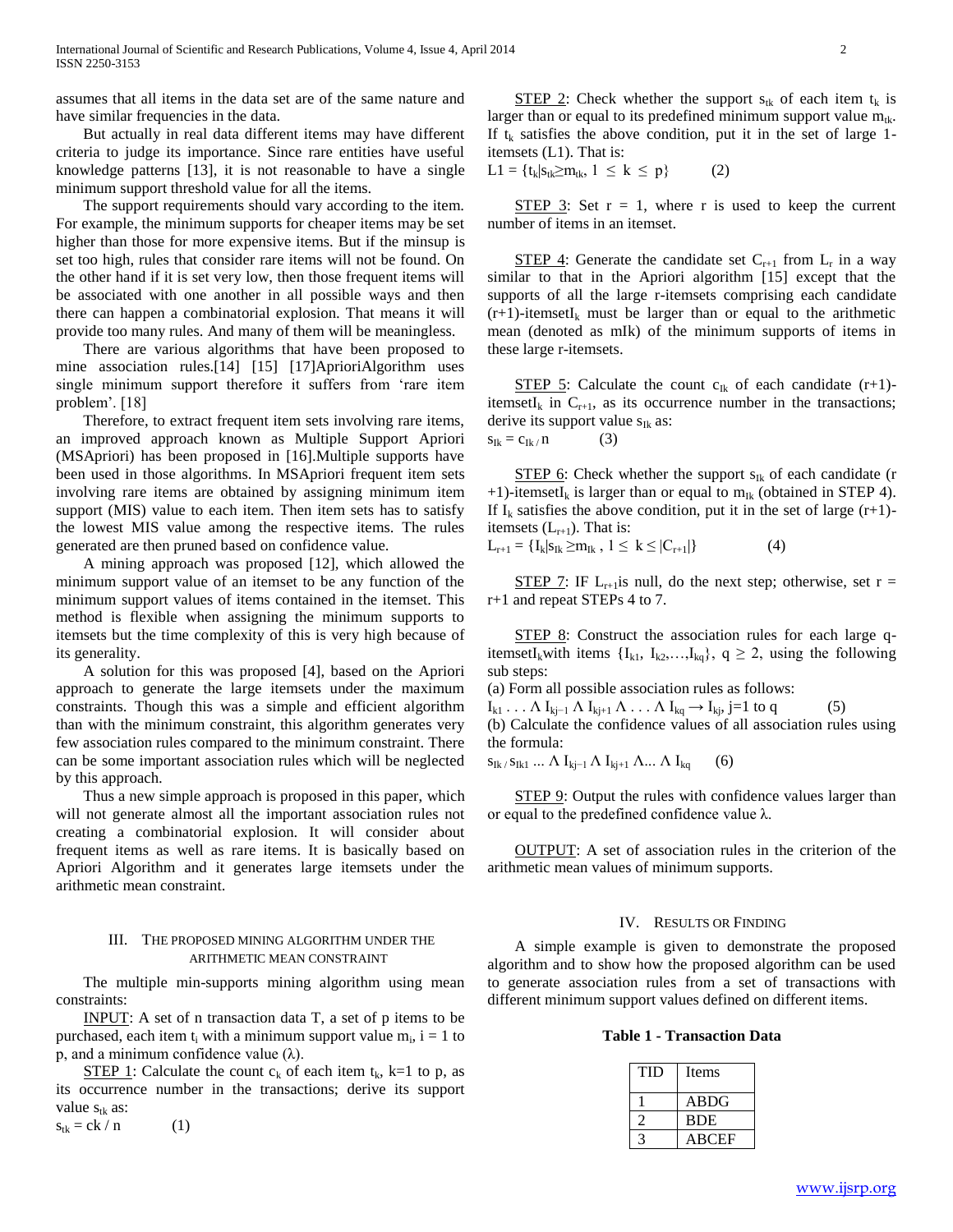| 4           | <b>BDEG</b>  |
|-------------|--------------|
| 5           | <b>ABCEF</b> |
| 6           | <b>BEG</b>   |
|             | ACDE         |
| 8           | BE           |
| $\mathbf Q$ | <b>ABEF</b>  |
| 10          | <b>ACDE</b>  |

## **Table 2 - Pre-defined Minimum Support**

| ltem                                              | $-1B$ | $IC$ ID IE |  |  |
|---------------------------------------------------|-------|------------|--|--|
| Min-Sup   0.4   0.7   0.3   0.7   0.6   0.2   0.4 |       |            |  |  |

## STEP 1

Calculate the support value of each item.

| $\sim$<br>∵∺m⊥ |     |     |     |     |     |     |
|----------------|-----|-----|-----|-----|-----|-----|
| Support        | v.v | v.v | ∪.∪ | ∪., | ◡.◡ | ∪.∪ |

## STEP 2

 Compare the support value of each item with the corresponding pre-defined minimum support values. Select the items which have higher support value than the corresponding minimum support values and put them in the large 1-itemsets.

 $L1 = \{A, B, C, E, F\}$ STEP 3

Set r=1.

## STEP 4

 Generate the candidate set C2 from L1, and the supports of the two items in each itemset in C2 must be larger than or equal to the arithmetic mean of their predefined minimum support values.

 Take the candidate 2-itemset {A, C} as an example. The supports of items A and C are 0.6 and 0.4 from STEP 1, and the arithmetic mean of their minimum support values is 0.35. Since both of the supports of these two items are larger than 0.35, the itemset {A, C} is put in the set of candidate 2-itemsets. All the candidate 2-itemsets generated in this way are found as:

 $C2 = \{\{A, B\}, \{A, C\}, \{A, E\}, \{A, F\}, \{B, E\}, \}$  ${C, F}$ 

#### STEP 5

 Find the support of each candidate itemset in C2 using the transaction table.

| 2-itemset | А, | Α.    | $\overline{1}$ |     |                 |     |
|-----------|----|-------|----------------|-----|-----------------|-----|
|           | B  |       | F              | Е   | E               | F)  |
| Support   |    | $v -$ | $0.5\,$        | ∪.⊃ | $\mathbf{u}$ ., | ∪.∠ |

#### STEP 6

 Compare the support value of each candidate 2-itemset with the arithmetic mean of the minimum support values of the items and put them in the set of large 2-itemsets L2.  $L2 = \{\{A, C\}, \{A, E\}, \{A, F\}, \{B, E\}\}\$ 

#### STEP 7

 Since L2 is not null, r is set at 2 and STEPs 4 to 7 are repeated. No candidate 3-itemset, C3, is generated and L3 is thus empty. The next step is then executed.

## STEP 8

 All association rules are formed for each large q-itemsets, q  $\geq$  2.

| 1. $A \rightarrow C$ | 5. $A \rightarrow F$ |
|----------------------|----------------------|
| 2. $C \rightarrow A$ | 6. $F \rightarrow A$ |
| 3. $A \rightarrow E$ | 7. $B \rightarrow E$ |
| 4. $E \rightarrow A$ | 8. $E \rightarrow B$ |

## STEP 9

 Calculate the confidence values of the above association rules.

1.  $A \rightarrow C = 0.67$ 2.  $C \rightarrow A = 1$ 3.  $A \rightarrow E = 0.83$ 4.  $E \rightarrow A = 0.56$ 5.  $A \rightarrow F = 0.5$ 6.  $F \rightarrow A = 1$ 7.  $B \rightarrow E = 0.875$ 8.  $E \rightarrow B = 0.78$ 

#### STEP 10

 Compare the calculated confidence value for each of the rule with the pre-defined threshold confidence value. Select the rule which have a larger calculated confidence value.

- 1. C→A
- 2.  $F \rightarrow A$
- 3.  $B \rightarrow E$

## V. CONCLUSION

 In this paper, an efficient algorithm is developed for mining association rules with Multiple Minimum Supports based on Apriori Algorithm. A new approach has been introduced to find the large-itemsets and association rules under arithmetic mean constraint. The experiments have been done with other means such as geometric mean and harmonic mean also. But arithmetic mean gives the best result comparing to other two means. Arithmetic mean gives results covering both frequent items and rare items. And it will not give any unnecessary rules and create a combinatorial explosion.

 The newly proposed algorithm is tested with real-life data sets using data from an outlet of Cargills (Ceylon) Food Company (Pvt.) Ltd. [\(http://www.cargillsceylon.com/Default.aspx\)](http://www.cargillsceylon.com/Default.aspx) The data set has 38 items and 100 transactions. Each transaction has 2 – 5 items. Eg:-

| <b>TID</b> | Item                                   |
|------------|----------------------------------------|
| 001        | Cream Cracker, Cheese, Chocolate       |
| 002        | Bread, Peanuts, Milk, Jam              |
| 003        | Maggie, Cheese, Samahan, Cream Cracker |
| 004        | Jam, Soda, Potato Chips                |